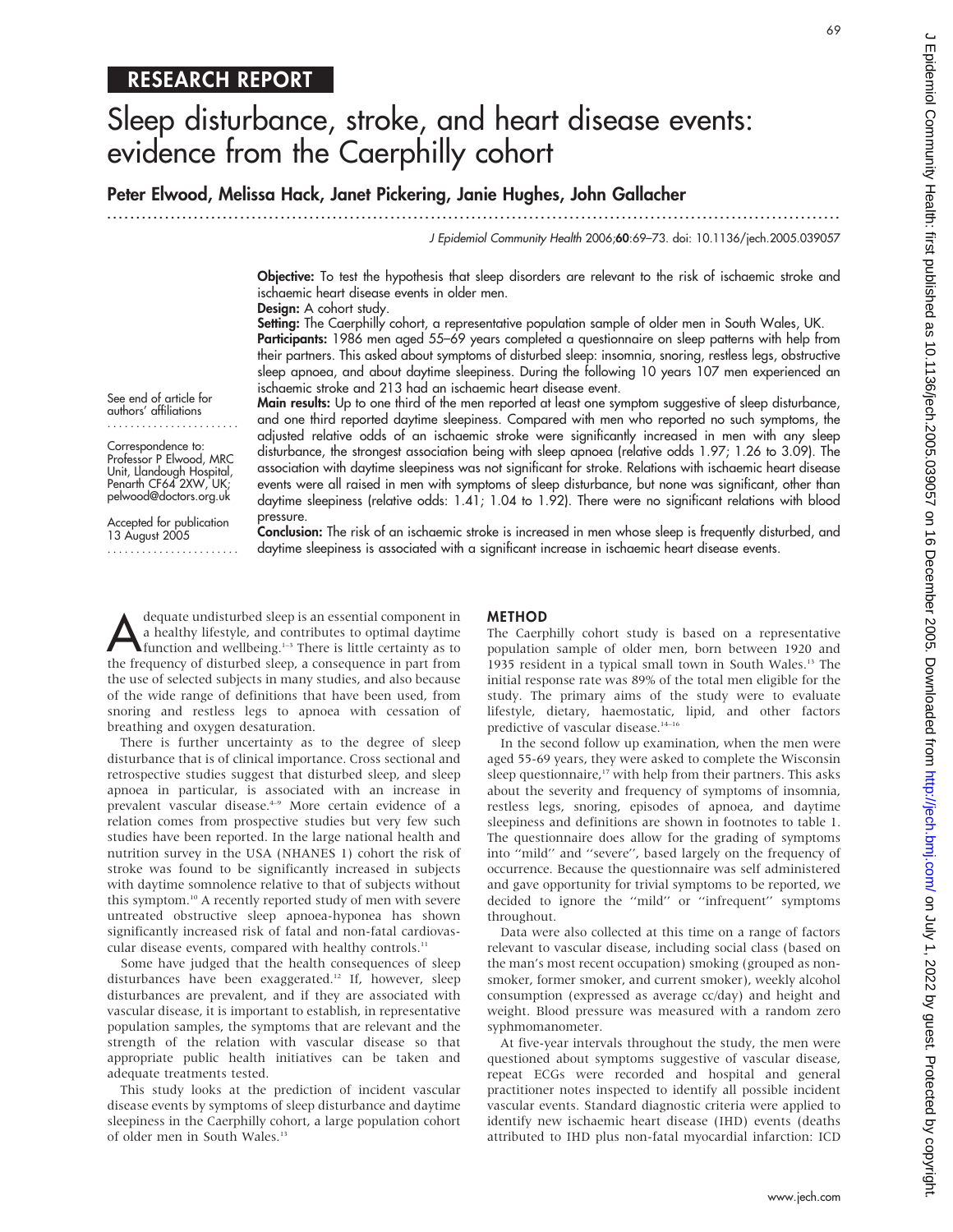Table 1 Prevalence of sleep disorders in 1986 men aged 55–69 years in the Caerphilly cohort. (Men who had had a stroke or a myocardial infarct omitted)

| Symptom                                                                                                                                                                                                                                                                                   | Numbers* of men without the symptom,<br>or the symptom only occasionally | Numbers <sup>*</sup> of men (%) with the<br>symptom |  |  |  |
|-------------------------------------------------------------------------------------------------------------------------------------------------------------------------------------------------------------------------------------------------------------------------------------------|--------------------------------------------------------------------------|-----------------------------------------------------|--|--|--|
| Insomnia: difficulty in getting to sleep and waking repeatedly once or twice a<br>week, or more often.                                                                                                                                                                                    | 1654                                                                     | 219(12)                                             |  |  |  |
| Restless legs: experiencing "restless legs or bothersome twitches" once or<br>twice a week or more.                                                                                                                                                                                       | 1444                                                                     | 427 (23)                                            |  |  |  |
| Snoring: having been told, and being aware oneself of snoring on a few<br>nights per month or more                                                                                                                                                                                        | 1190                                                                     | 665 (36)                                            |  |  |  |
| Sleep apnoea: having been told of gasping, choking or snorting on one night<br>each week or more, and/or stopping breathing or breathing abnormally a<br>few nights each month or more; and/or waking suddenly with a feeling of<br>gasping or choking on a few nights each month or more | 1499                                                                     | 352 (19)                                            |  |  |  |
| <b>Daytime sleepiness</b> †: feeling today a little foggy, or slowed down, or loosing<br>the struggle; and/or, at least once a week not feeling rested and/or feeling<br>excessive sleepiness and/or a need for coffee or other stimulant                                                 | 1287                                                                     | 587 (31)                                            |  |  |  |
| *Numbers for the different symptoms differ slightly because some men did not answer all the questions. †Daytime sleepiness is shown separately as it is a                                                                                                                                 |                                                                          |                                                     |  |  |  |

consequence of any of the above.

121–5 10th revision) and ischaemic strokes (ICD 163–4).<sup>18 19</sup> Men with a prior IHD or stroke event have been omitted throughout.

Logistic regression analyses were used to estimate the risk of an ischaemic stroke (fatal or non-fatal), an IHD event (myocardial infarction or IHD death). Risks are expressed as odds for a disease event in the men with a sleep disturbance relative to the risk in the men with no disturbance, the latter being set at unity. All probability values are two sided and exact values are stated. Significance is judged as  $p = 0.05$  or less.

Adjustments were made for possible confounding. Two groups of factors that might confound the relation were included. Firstly, adjustments were made for age, and alcohol consumption. Adjustments were also made for two further factors that are believed to be causal of sleep disturbances, namely, body mass index (BMI; kg/m<sup>2</sup>), and maximum neck circumference.

#### RESULTS

Completed questionnaires were returned by 1986 men, but 79 men who had had a previous myocardial infarction and 33 who had had a prior stroke were omitted from the appropriate analyses. There were 1874 men with complete data. Altogether 106 men reported the regular use of sleeping tablets, but as no meaningful relations were detected with vascular disease outcomes, tablet taking has been ignored in what follows.

The cohort has been described in detail elsewhere.13 15 In summary: 65% of the men were manual workers, 34% were current smokers, the mean BMI was 26.8 SD 3.7 cm, and the mean neck circumference 39.0 SD 2.6 cm.

Table 1 shows the prevalence of symptoms of sleep disturbance. Between 12% and 36% gave evidence of sleep disturbance, the most common symptom being frequent snoring (36%). All the symptoms were significantly related to daytime sleepiness, this being reported by 13% of men who snored, 10% who reported apnoea, 9% of those who reported insomnia, and 14% who reported restless legs. The overall prevalence of daytime sleepiness was 31%.

Table 2 shows relations with possible confounding factors. Social class and smoking are clearly relevant. Weekly alcohol intake however shows no significant relations. The men with disturbed sleep had higher BMIs and larger neck circumferences. The absolute differences between men with and without evidence of sleep disturbance are however comparatively small.

|  |  |  |  |  | Table 2 Relations between sleep disorders and possible confounding factors, and with possible explanatory factors |  |
|--|--|--|--|--|-------------------------------------------------------------------------------------------------------------------|--|
|--|--|--|--|--|-------------------------------------------------------------------------------------------------------------------|--|

|                    | Possible confounding factors |                            |                               |                     | Possible explanatory factors |                                 |
|--------------------|------------------------------|----------------------------|-------------------------------|---------------------|------------------------------|---------------------------------|
| Symptom            | Mean age (y)                 | Social class (%<br>manual) | Smoking (% current) (cc/week) | Mean alcohol intake | Mean BMI ( $\rm kg/m^2$ )    | Mean neck<br>circumference (cm) |
| Insomnia           |                              |                            |                               |                     |                              |                                 |
| <b>No</b>          | 61.9                         | 64                         | 33                            | 142                 | 26.7                         | 38.9                            |
| Yes                | 61.3<br>$p = 0.072$          | 76<br>p<0.001              | 37<br>$p = 0.256$             | 133<br>$p = 0.514$  | 27.2<br>$p = 0.063$          | 39.3<br>$p = 0.075$             |
| Restless legs      |                              |                            |                               |                     |                              |                                 |
| <b>No</b>          | 61.8                         | 62                         | 33                            | 140                 | 26.6                         | 38.8                            |
| Yes                | 61.6<br>$p = 0.154$          | 77<br>p<0.001              | 37<br>$p = 0.097$             | 142<br>$p = 0.840$  | 27.5<br>p<0.001              | 39.5<br>p<0.001                 |
| Snoring            |                              |                            |                               |                     |                              |                                 |
| <b>No</b>          | 62.0                         | 65                         | 33                            | 141                 | 26.4                         | 38.7                            |
| Yes                | 61.3<br>p<0.001              | 65<br>$p = 0.986$          | 35<br>$p = 0.570$             | 137<br>$p = 0.646$  | 27.5<br>p<0.001              | 39.4<br>p<0.001                 |
| Sleep apnoea       |                              |                            |                               |                     |                              |                                 |
| <b>No</b>          | 61.9                         | 63                         | 33                            | 141                 | 26.6                         | 38.8                            |
| Yes                | 61.4<br>$p = 0.072$          | 72<br>$p = 0.002$          | 39<br>$p = 0.028$             | 139<br>$p = 0.862$  | 27.4<br>p<0.001              | 39.4<br>p<0.001                 |
| Daytime sleepiness |                              |                            |                               |                     |                              |                                 |
| No.                | 61.8                         | 61                         | 32                            | 147                 | 26.6                         | 38.8                            |
| Yes                | 61.7<br>$p = 0.437$          | 73<br>p<0.001              | 38<br>$p = 0.004$             | 127<br>$p = 0.026$  | 27.1<br>$p = 0.003$          | 39.2<br>$p = 0.002$             |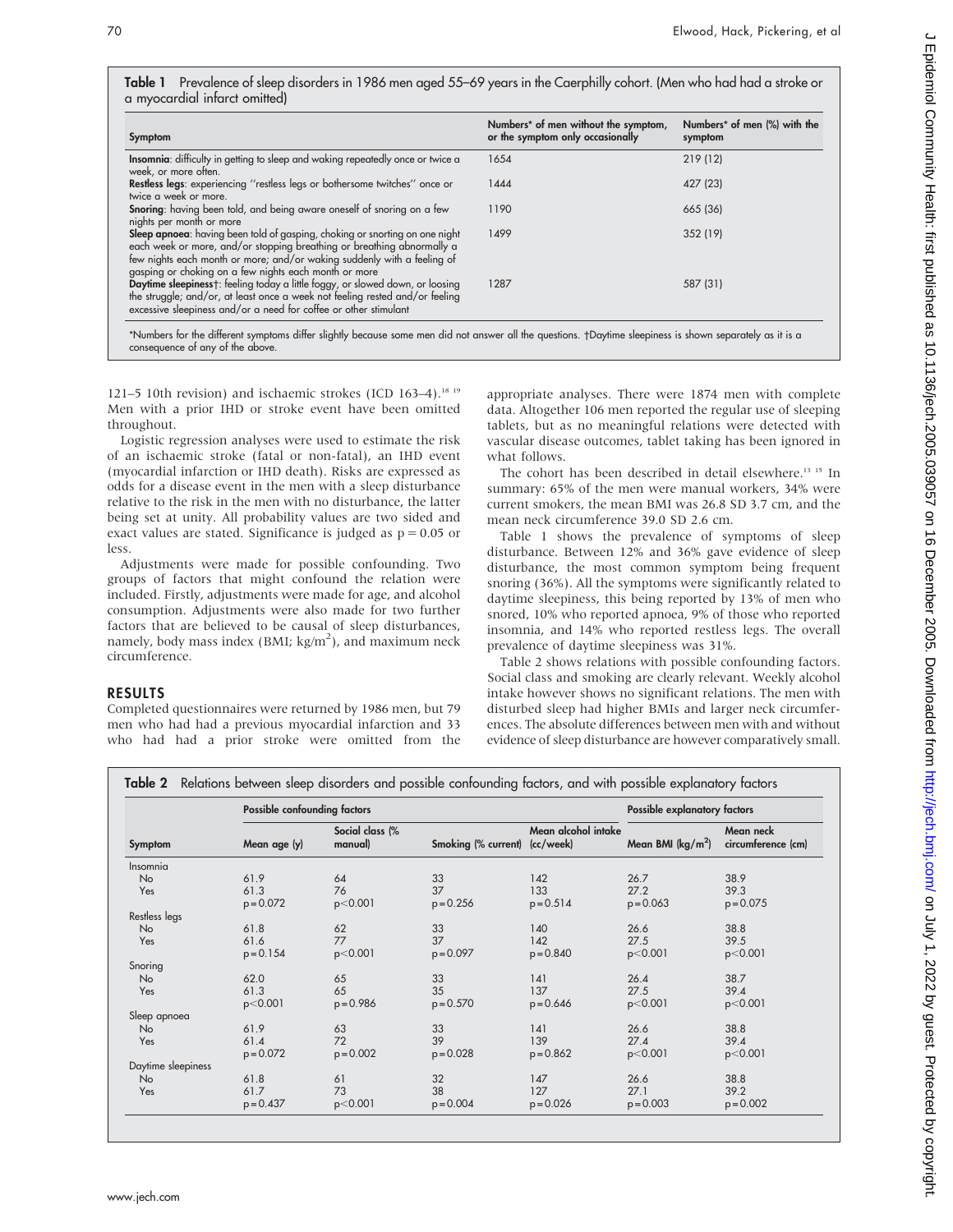Table 3 Relations between sleep disturbances and incident vascular events. (Men with prior myocardial infarct and/or stroke have been omitted)

|                    |               | Number of events  |                  | Adjusted* relative odds (95% CI) |                                |  |
|--------------------|---------------|-------------------|------------------|----------------------------------|--------------------------------|--|
|                    | Number of men | Ischaemic strokes | <b>IHD</b> event | <b>Stroke</b>                    | <b>IHD</b> event               |  |
| Insomnia           |               |                   |                  |                                  |                                |  |
| None               | 1654          | 88                | 178              | 1.00                             | 1.00                           |  |
| Frequent           | 219           | 19                | 35               | 1.75 (1.02 to 3.01)              | 1.47 (0.98 to 2.21)            |  |
| Probability        |               |                   |                  | 0.042                            | 0.065                          |  |
| Restless legs      |               |                   |                  |                                  |                                |  |
| <b>No</b>          | 1444          | 74                | 155              | 1.00                             | 1.00                           |  |
| Yes                | 427           | 33                | 58               | 1.67 (1.07 to 2.60)              | 1.24 (0.89 to 1.74)            |  |
| Probability        |               |                   |                  | 0.024                            | 0.206                          |  |
| Snoring            |               |                   |                  |                                  |                                |  |
| None               | 1190          | 59                | 130              | 1.00                             | 1.00                           |  |
| Frequent           | 665           | 47                | 81               | $1.53$ (1.01 to 2.23)            | 1.13 $(0.84 \text{ to } 1.54)$ |  |
| Probability        |               |                   |                  | 0.044                            | 0.418                          |  |
| Sleep apnoea       |               |                   |                  |                                  |                                |  |
| None               | 1499          | 75                | 159              | 1.00                             | 1.00                           |  |
| Frequent           | 352           | 32                | 46               | 1.97 (1.26 to 3.09)              | 1.21 $(0.84 \text{ to } 1.74)$ |  |
| Probability        |               |                   |                  | 0.003                            | 0.299                          |  |
| Daytime sleepiness |               |                   |                  |                                  |                                |  |
| None               | 1287          | 71                | 130              | 1.00                             | 1.00                           |  |
| Frequent           | 587           | 36                | 83               | 1.20 (0.78 to 1.84)              | 1.41 $(1.04 \text{ to } 1.92)$ |  |
| Probability        |               |                   |                  | 0.396                            | 0.026                          |  |

\*Adjusted for possible confounding by age, social class, smoking, alcohol consumption, BMI, and neck circumference. Numbers for the different symptoms differ slightly because some men did not answer all the questions.

Nevertheless, in what follows, relations with disease incidence have been adjusted for all the factors shown in table 2. Although BMI and neck circumferences are described in the literature as being possible causes of sleep disturbances, we found that adjustments for them made very little difference to relations and so they are not considered separately in what follows.

Men with a prior vascular event were omitted throughout, and over the period of follow up 107 men had an incident ischaemic stroke, 213 had an incident IHD event, and 17 men experienced both events. Table 3 shows relations with the symptoms of sleep disturbance. All the disturbances show a significant relation with stroke incidence, the relative odds for an event being highest in the men who had reported sleep apnoea (1.97; 1.26 to 3.09). On the other hand, there is only a weak and non-significant relation between stroke and daytime sleepiness.

Table 3 also shows incident IHD events. None of the relations with the sleep disturbances is significant, but there is evidence suggestive of an increased risk in the men who experienced daytime sleepiness (1.41; 1.04 to 1.92).

A small number of men (33) complained of all the symptoms of sleep disturbance and in these, the adjusted odds of a stroke, relative to the odds in men with some, or none of the symptoms, is 3.63(1.34 to 9.84). The adjusted relative odds for an IHD event in these same men is only 1.36 (0.51 to 3.59).

Relations with blood pressure were examined. The results are not shown, but for men with each of the sleep disturbances, the differences in systolic and in diastolic pressures were small and non-significant. In fact, the mean blood pressures of the 33 men who had complained of all the

#### What this paper adds

Evidence on the nature and strength of relations between sleep disturbances, stroke, and heart disease from a large representative population sample of men. Almost all the published evidence so far has come from selected samples of patients, or has been based on laboratory work.

symptoms of disturbed did not differ from the mean in the other men (both 144.5 mm Hg).

#### **DISCUSSION**

The study we present has a number of strengths. It is based upon a large representative population sample of older men and all members of the cohort were carefully and repeatedly followed up to identify vascular disease events as completely as possible. Detailed information on confounding factors of possible relevance was collected from every subject and this has been used to adjust the incident rates presented.

The study has however certain weaknesses. Some men in the cohort were omitted from the study because of delays in the preparation of the questionnaire. We doubt that this introduced any serious selection bias as the men were seen in no special order. The study is however dependent upon answers to a rather simple questionnaire. The validity of the questionnaire had been tested against overnight polysomno $graphy<sup>17</sup>$  but no attempt was made to further test its validity in older Welshmen. However a high degree of agreement has been shown between self, and partner reports of snoring and other symptoms.<sup>20</sup>

Stradling and Davies $21$  have pointed out that estimates from studies using different diagnostic criteria yield prevalence rates that range so widely that firm estimates of prevalence cannot be made. In their review they point out that while the frequency of men who present to a sleep clinic in the UK is perhaps only 0.5%, yet more inclusive diagnostic criteria used in screening surveys lead to estimates of 24% and higher.

## Policy implications

Sleep disturbances have a comparatively high prevalence in older men and carry an increased risk for stroke, and possible heart disease. Further work is required to evaluate the effects of treatment of the disturbances, but the available evidence does suggest that treatment, and in particular continuous positive airways pressure, may reduce the vascular consequences.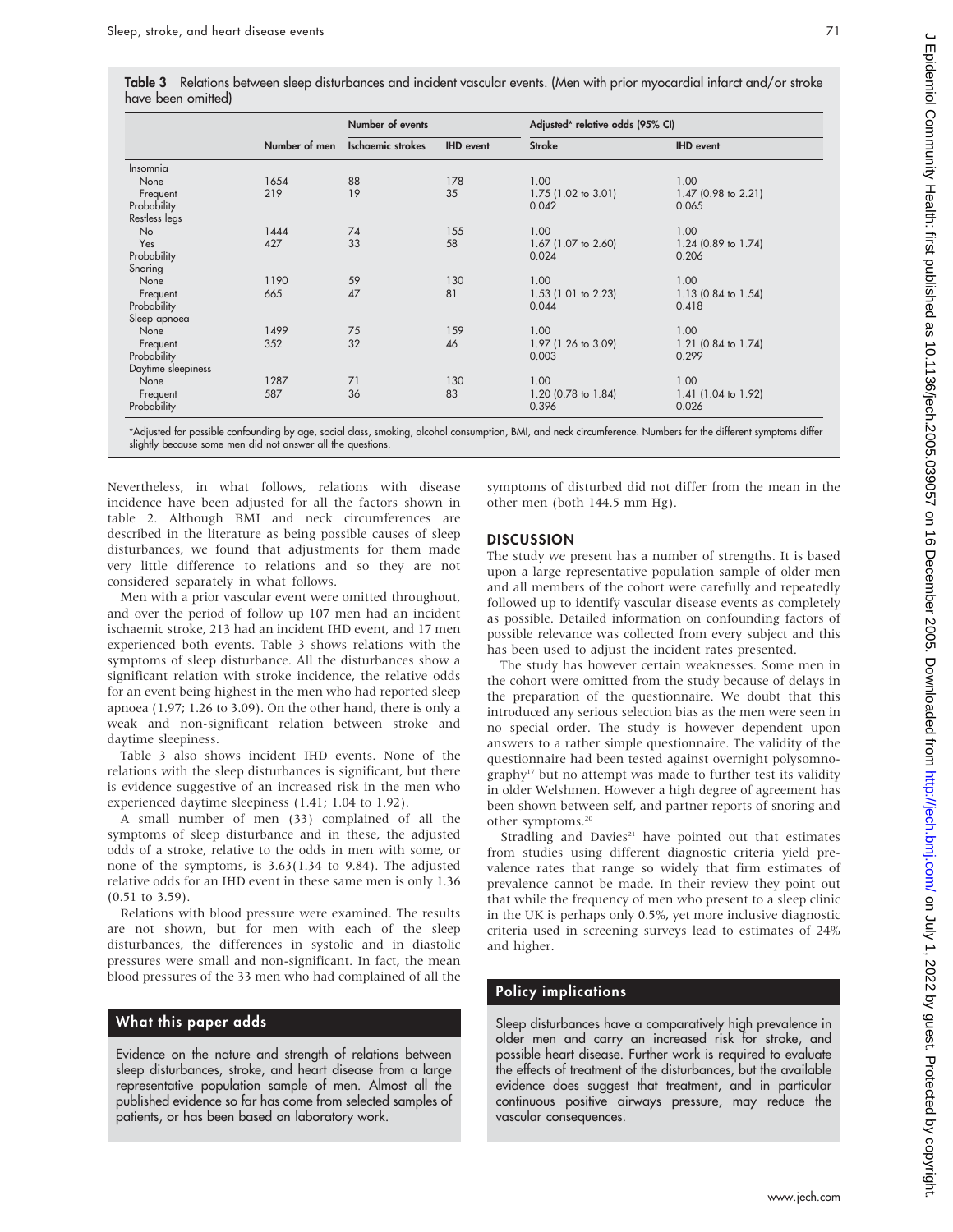There seems however to be agreement among most authors that the prevalence of sleep disorders is high, particularly among men.<sup>2 17</sup> In this cohort, around 20% of the men reported frequent apnoea, about one third of the men (or their partners) reported frequent snoring, and about the same proportion reported frequent daytime sleepiness. In a review of 154 published investigations, Shamsuzzman et  $al^{22}$ judged that 20% of adults have at least ''mild'' sleep apnoea. Prevalences of sleep disordered breathing of 24% in men and 9% in women were estimated in the sleep heart health study,<sup>16</sup> and 30% and 20% for daytime sleepiness.<sup>2</sup> In a study based on obese subjects, 25% reported frequent daytime sleepiness.<sup>9</sup>

Studies in a sleep laboratory have shown that mild disturbances of sleep, which do not lead to arousal, still lead to detectable effects on mood and cognitive function.<sup>1</sup> This suggests that disturbances that are detected by a simple questionnaire, like the one used in this study, are probably of clinical importance.

A systematic review of the literature, published in 1993, led to the conclusion that ''the evidence for a causal association between sleep apnoea and a range of poor health outcomes is generally weak".<sup>12</sup> Since then, however, evidence from a number of reports has suggested a link between sleep patterns and stroke.<sup>6</sup> <sup>9</sup> In a further study almost 8000 subjects in NHANES I in the USA were followed up and an increased adjusted incidence of stroke was found in those who had reported daytime somnolence  $(1.4; 1.1$  to  $1.8)$ .<sup>10</sup> The authors of this report comment that a similar excess risk was found for coronary heart disease, although statistical significance was not achieved. In a recent study of men attending a sleep clinic, and matched population selected control subjects, adjusted risk ratios of 2.87 (1.17 to 7.51) for fatal and 3.17 (1.12 to 7.51) for non-fatal vascular events were found in men with untreated, severe obstructive sleep apnoea-hypnoea.<sup>11</sup>

The relations we find suggest that if there is an increased risk of a heart disease event, it is small, other than for daytime sleepiness (1.41; 1.04 to 1.92). On the other hand, there is clearly an increased risk of an ischaemic stroke. Overall, the risk of ischaemic stroke was increased about 50%, but in those men who reported more than one sleep symptom the relative risk of a stroke was higher, rising to a greater than threefold risk in the men who reported all the symptoms (3.63; 1.34 to 9.84).

A number of population studies have reported a positive effect of sleep disturbance on blood pressure,<sup>23 24</sup> even with snoring.<sup>25</sup> Other studies have shown a reduction in blood pressure from the treatment of obstructive sleep apnoea with nasal continuous positive airway pressure.<sup>26</sup> Our failure to find a relation with blood pressure is therefore surprising, and we have no explanation, although there is a suggestion in the published data that this association weakens with advancing age.<sup>25</sup>

The involvement of many mechanisms other than hypertension have however been suggested to explain the increased vascular risk associated with sleep disturbance. Thus there are reports of increased carotid atherosclerosis, $27$ increased platelet activity,<sup>28 29</sup> changes in fibrinogen and the fibrinolytic system,<sup>29 30</sup> and changes in other haemostatic factors.<sup>31</sup> A raised C reactive protein has also been reported, suggestive of an inflammatory process.<sup>32</sup>

#### **CONCLUSION**

Sleep disorders including obstructive sleep apnoea, insomnia, and daytime sleepiness are common. They are readily identifiable and they are predictive of ischaemic cerebrovascular disease, and possibly ischaemic cardiac events. We therefore find ourselves in agreement with Silverberg et al, that sleep disturbance is ''a neglected, under-diagnosed and under-treated condition".<sup>33</sup>

# ACKNOWLEDGEMENTS

The Caerphilly Cohort Study was conducted by the former MRC Epidemiology Unit (South Wales) and was funded by the Medical Research Council. The archive is now maintained by the Department of Social Medicine in the University of Bristol. We are grateful to Dr Terry Young for a copy of the questionnaire and to The Royal Gwent Hospital, Newport for contributing towards the cost of the study.

## CONTRIBUTIONS OF THE AUTHORS

P C Elwood, directed the Caerphilly study and had overall responsibility for the paper. Melissa Hack gave clinical advice and direction regarding the analysis of the data. Janet Pickering analysed the data and contributed to the writing of the paper. Janie Hughes was chief field worker throughout the Caerphilly study, interviewed the subjects, responsible for the collection of the data, searched the literature, and contributed to the writing of the paper. J E J Gallacher was involved in all aspects of the work of the Caerphilly cohort study and now directs the work in Caerphilly.

# .....................

Authors' affiliations

P Elwood, J Pickering, J Hughes, J Gallacher, Department of Epidemiology, Statistics and Public Health, Cardiff University, UK M Hack, Royal Gwent Hospital, Newport, UK

Funding: the Caerphilly cohort study was entirely funded by MRC. Work leading to this paper was funded by Cardiff University, with a small contribution from The Royal Gwent Hospital, Newport.

Competing interests: none declared.

Ethical approval: ethical approval was obtained from the Gwent ethics committee for every phase of the work described.

#### **REFERENCES**

- 1 Martin SE, Engleman HM, Deary IJ, et al. The effect of sleep fragmentation on daytime function. Am J Respir Crit Care Med 1996;**153**:1328–32.
- 2 Baldwin CM, Griffith KA, Nieto FJ, et al. The association of sleep-disordered breathing and sleep symptoms with quality of life in the sleep heart health study. Sleep 2001;24:96–105.
- 3 Engleman HM, Douglas NJ. Sleep 4: Sleepiness, cognitive function and quality of life in obstructive sleep apnoea/hypopnoea syndrome. Thorax 2004;59:618–22.
- 4 Liu Y, Takana H. The Fukuoka Heart Study Group. Overwork, insufficient sleep and risk of non-fatal acute myocardial infarction in Japanese men. Occup Environ Med 2002;59:447–51.
- 5 Spriggs DA, French JM, Murdy JM, et al. Snoring increases the risk of stroke
- and adversely affects prognosis. QJM 1992;83:555–62.<br>6 S**hahar E**, Whitney CW, Redline S, *et al.* Sleep-disordered breathing and cardiovascular disease: cross sectional results of the Sleep heart health study. Am J Resp Crit Care Med 2001;163:19-25.
- 7 Olson LG, King MT, Hensley MJ, et al. A community study of snoring and sleep-disordered breathing. Health outcomes. Am J Resp Crit Care Med 1995;152:717–20.
- 8 Koskenvuo M, Kaprio J, Telakivi, et al. Snoring as a risk factor for ischaemic heart disease and stroke in men. BMJ 1987;294:16-19.
- 9 Grunstein RR, Stenlof K, Hedner J, et al. Impact of obstructive sleep aprea and sleepiness on metabolic and cardiovascular risk factors in the Swedish obese subjects (SOS) study. Int J Obes 1995;19:410–18.
- 10 Qureshi AI, Giles WH, Croft JB, et al. Habitual sleep patterns and risk for stroke and coronary heart disease: a 10 year follow-up from NHANES I. Neurology 1997;48:904-11.
- 11 Marin JM, Carrizo SJ, Vicente E, et al. Long term cardiovascular outcomes in men with obstructive sleep apnoea-hyponea with or without treatment with continuous positive airway pressure: an observational study. *Lancet*<br>2005;**365**:1046–53.
- 12 Wright J, Johns R, Watt I, et al. Health effects of obstructive sleep apnoea and the effectiveness of continuous positive airways pressure: a systematic review of the research evidence. BMJ 1997;314:851–60.
- 13 The Caerphilly and Speedwell Collaborative Group. Caerphilly and Speedwell collaborative heart disease studies. J Epidemiol Community Health 1984;38:259–62.
- 14 Baker IA, Pickering J, Elwood PC, et al. Fibrinogen, viscosity and white blood cell count predict myocardial infarction, but not cerebral infarction: evidence from the Caerphilly and Speedwell cohort. Thromb Haemost 2002;87:421–5.
- 15 Elwood PC, Gallacher JEJ, Hopkinson CA, et al. Smoking, drinking, and other lite style tactors and cognitive tunction in men in the Caerphilly cohort.<br>*J Epidemiol Community Health* 1999;**53**:9–14.

 $\subset$